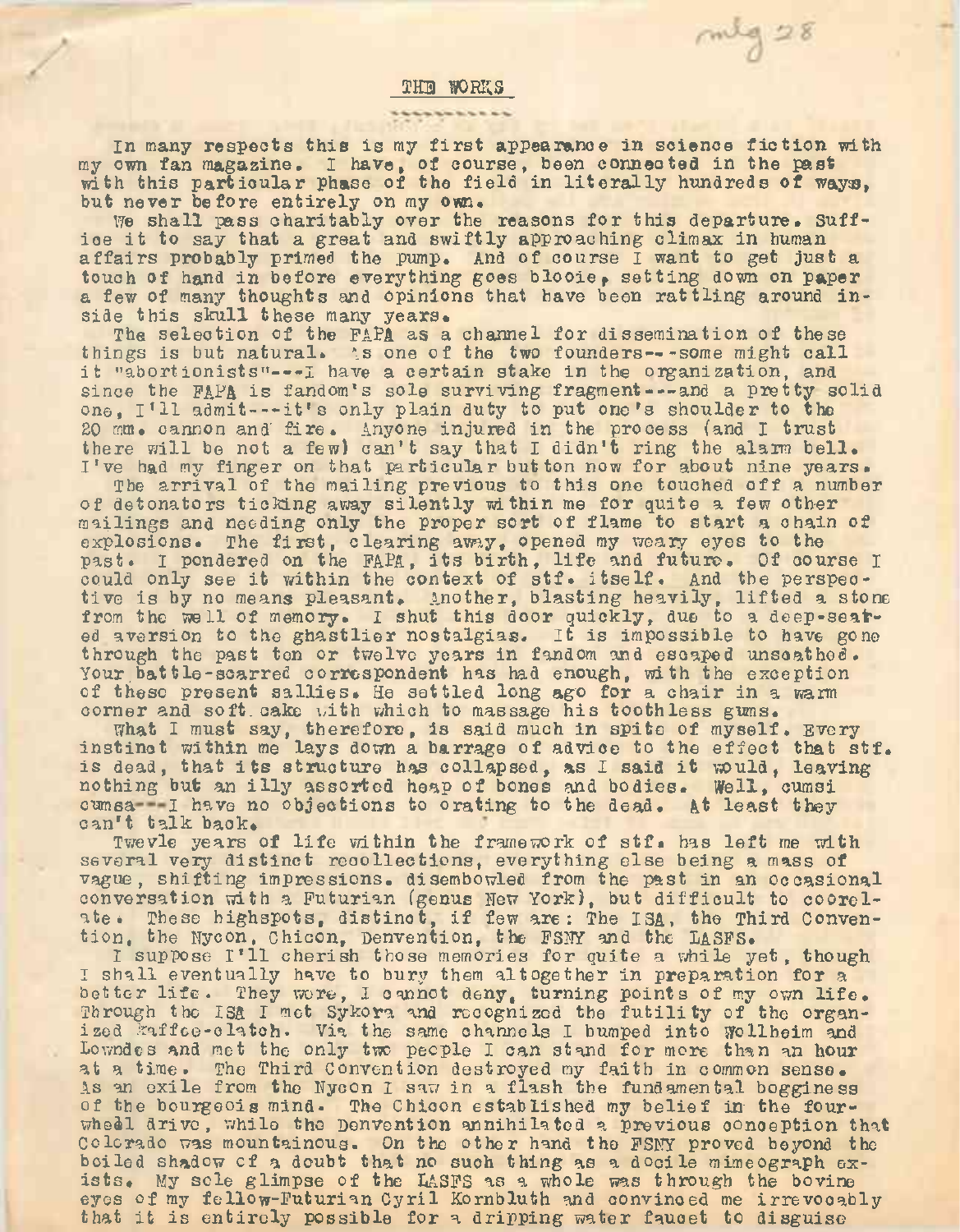itself as <sup>a</sup> biped. I've had my day as a prophet, too. wrote a speech and went down in history (to oblivion) as the founder of a new world movement. World, indeed. It actually got as far as Australia and when last heard of had been taken up by a group of Maoris whose representatives in this country are the Deglerites.

The fact that the larger part of the speech has been entirely cooroborated by the acid-test of history seems to have made little impression on the body stf. What happened? Who pulled the switch when the lights whent out? Did I talk too loudly, kick too many arses around , pound too heavily on the table? Or couldn't you hear me for the rumble of cannon?

Ring down the curtain. Did anyone thing I was touched by the magic of predestination? And why not? Of course, any good mind based on facts and not half-baked opinions could have predicted the whole course of stf. lay seige to its ideas in the light of what was about to happen, rip it. bodily limb from limb and dissolve the remainder in the nitric acid of world events. Any good materialists could have predicted the war, glimpsed distinctly the point at which it ceased to be <sup>a</sup> squabble between a collection of European pirates and became a patriotic drive for basic human rights, crunching stf. in its teeth as it chewed the earth in the process; tell in advance that Hitler would not have invaded England if he'<sup>d</sup> been invited in,with <sup>a</sup> ticket to supper at Buckingham Palace; that the Soviets would retreat at the beginning of the war since their military viewpoint dictates that a blitzkreig must come at its conclusion (as it will come);that Leningrad, Moscow and Stalingrad could not possibly have fallen to the Mazis for reasons as plain as an overwhelming Russian army; that the USSR would win the war and do it precisely the way it is now being done, naturally, to people who base their conclusions on what they hear and not upon facts as obvious as Mount Everest rising from the Indian valleys, these things might have been surprizing.

Well, let them writhe. And you writhe, too. I might, out of sheer kindness to the poor lay bare the future for the next ten or fifteen years, for you, but you've had your chance and I consign you all to the flames, the Labor corps and what else you're in for. That's part of the penalty for being stupid, bull-headed, semi-fascistic, unscientific, downright deaf, blind, and dumb as dodos. The make rest will come later. And you can be sure of this: When the roof comes crashing down I won't<br>be under it.

be under it.<br>There is one prediction I will make, however, mainly for the attention of those stf. fans interested in space travel. The first spaceship will ascend from the territory of the Soviet Union. The general area has already been decided by historical determinatives, but I'<sup>d</sup> be risking things if <sup>I</sup> told you where. But as I'<sup>m</sup> not above <sup>a</sup> disturbing hint, you can get a fair idea of the exact location from the writings of Willy Ley.

There have been some moments of beauty, but they were heavily concentrated in New York. The residue is chiefly tripe, soft-boiled at that. After long and many-sided debate with myself, I can only ask, from the viewpoint of a doddering youth, the survival into a peaceful future of a complete library of fan magazines, Wellheim's large collection of stf. and fantasy and as many cover and inside illustrations originals as may be contained in a four-story building. These things I intend to utilize as diversion in my old age and the foundation of a thesis intended for a period in which I have nothing else to do and want to charge two-bits admission to a museum of stf.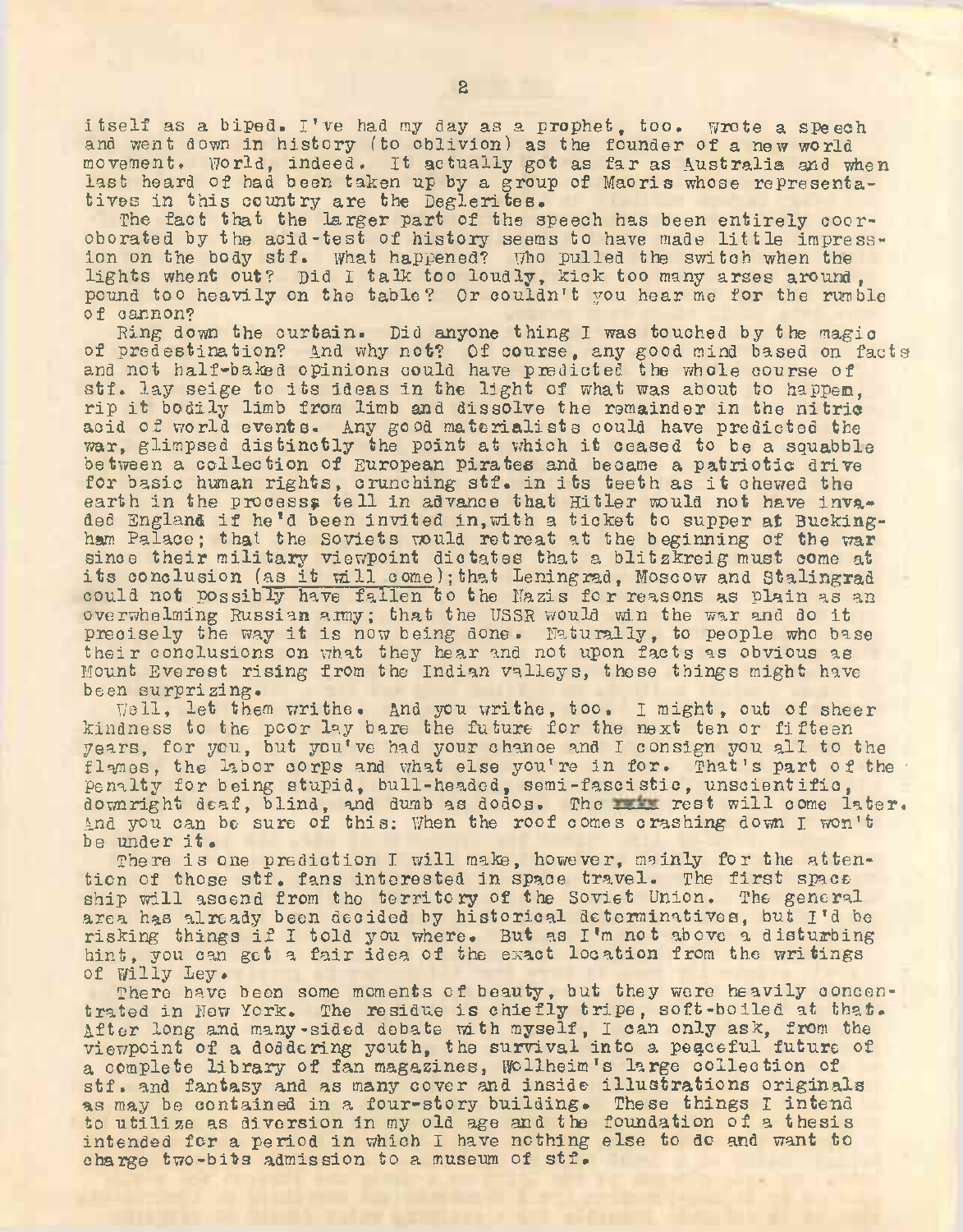It is preordained that this shall be so, barring my kicking off to another sphere, which would be deucedly inconvenient for the future of stf, inasmuch as  $I'$ ve appointed myself custodian of its virtuosity. Therefore you have little choice and are hereby ordered to appear at the comer of 42nd St. and Times Square on the first Monday following the establishment of the world state, bearing with you your entire stf. collection, including pros, fans, originals and correspondence, in addition to a supply of paper and pencils intended for preliminary catalog-<br>uing. Failure to show up will be construed as obstructovism and visited Failure to show up will be construed as obstructovism and visited with punitive measures, including deprivation of mailing rights, access' to typewriter ribbons, subscriptions to the pros, and, as a last resort, immediate induction into a national fan organization.

Wollheim and Ackerman alone are exempt from these conditions, wollheim not because of friendship, but due to the fact that I shall have persuaded him to give his collection to some state museum by that time, and Ackerman because termites will have gotten at his stuff years before. s7e shall, instead, impound the termites and Ackerman and read their entrails.

While <sup>I</sup> am still in the Divine Mood, all fantaoists, with the oxcep- ' tion of Fafnir G. Schickelgruber, while who will not be available except in translation, are directed to build Sian Shacks in Nevada (as Kombluth put it: "Who bombs Nevada?") and wait for the coming. On second thought, Degler is granted leave of absence as he will have long since burned himself down to the ground in holy heat. And his ashes would be of no use at all, unless they might be mixed in with some scouring cleanse r.

Ah, those will be great times. <sup>I</sup> can see it now. The LASFS, divided into three parts, each craning necks from the windows of a wedge-shaped building built in imitations of the outlines of Sykora's brain, which,<br>as everyone knows is a four-sided triangle at odds with itself. Ackerman as everyone knows is a four-sided triangle at odds with itself. coyly bulging with pop bottles crowns Morojo Queen of the May, using bis spectacles for a diadem. Morojo, grinning from nose to ear, supplicating favors from Oh High while at the same time manning two machine guns which she is levelling from all four hips at windrows of Yerkes and other opposition whoare happily protesting. In the foreground, Speer, enthroned on a telephone pole distrubtes candied copies of a newspaper entitled the Speer Afroamerioan in which the chief editorial violently denounces the accusation that during his sojourn in Africa he sired six \* brats, all somewhat suntanned at birth. An endless chain of sycophants . eating this stuff, slowly turn a striped purple, while in the distance the diminishing line vanishes into a police van driven by Bob Tucker who is himself under arrest by three gigantic females, each with a Help Vanted sign slung around her neck. The left background is somewhat obscured by an immense, misty, amorphous shape labelled Sergeant Satum, who on closer inspection is seen to be none other than Sam Moskowitz in disguise. Tearing through this blubbory mass are the agonised fingers of past members of the SFL striving to return from Limbo, the plainly marked door of which in seen behind them. Slightly above this tableau toots a small, shiny space-flyer with Vat 69 pouring from the exhausts instead of vapor, T. Bruco Yorke (or a reasonable facsimile) sitting astride its back issuing proclamation after proclamation denouncing him- • self. His penitent features are seen through the haze of pipe tobacco forming a halo round his head. Chained to the spaceship and directly in  $\cdot$ the line of thrust are Pogo and an unidentified, amorphous female member • of the LASFS, each carrying gold-plated harps and singing Bringing Home The Sheaves. In the right foreground, Degler, his face concealed with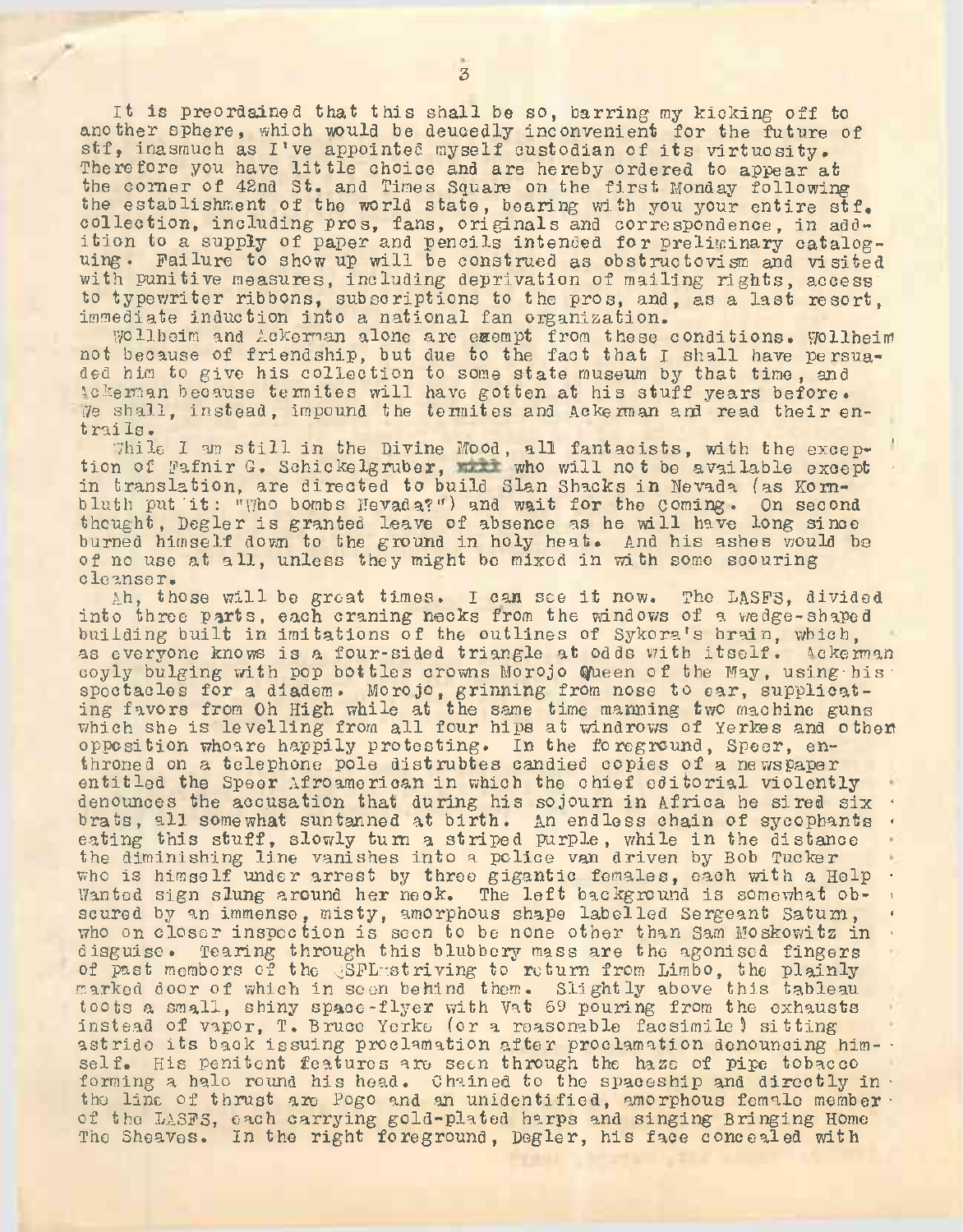sixteen masks, each labelled with a different name, sits at a desk on which rests a telegraph instrument, busily clicking out manifestoes to which reses a telegraph instrument, busify cricking out manifestees slender, beardless fan on whose forehead is written in green ink the words: Fifty-seventh Variety. . He is blushing violently and losing his pants.

Looming up in the general distance is a flight of dead fish, each carrying <sup>a</sup> sign in its mouth bearing the title of every fan club that has ever existed, the faces of every member painted in crackerdust on the shining scales. Slightly ahead of the parade, riding an empty scotch bottle and clad in motley sewn together from discarded editions of Astounding Stories, while perched on his helmeted head are two giggor astounding Stories, while perched on his helmeted head are two gigg-<br>ling doves shouting, Peace, It's Wonderfull

Squatting on the roof of a large steel-rive ted building in the middle background, just below a large sign with the words Science Fiction Press Inc. are Abbey Lu Ashley, her husband, E.E. Evans, E.E. Smith, John w. Campbell, the balance of the LASFS and Tairasi, all withering under the rays of a rusty contrivance made of two nails and a piece of string labelled AKKE weilded by a beautiful girl with pink wings on which are stencilled the guarantee: 100% Virgin.

standing about ten feet from the mural as it hangs on the north wall of the biggest comfort station in Cleveland Ohio, are the greybeards • of the FSNY, cackling with laughter and applauding violently.<br>Until then, adieu.

MORE WORKS

FLEETING MOMENTS: Living proof that even Robert Frost can make mistakes, wheras Robert P. Tristram Coffin and Edwin Markham are dead and can't be blamed. There is no point in going into the poetry. One might as well go to a lavatory. If these are beautiful thoughts I am Boss Tweed.

LIGHT:<br>Crouch's wailings for the warm depths of some dippy female are giving me- the dry gripes. If he can't get a girl, let him join Ackerman in his celibate heaven and raise a few maledictions on the devilish spirit . of enforced chastity.

BROWSING: Who is J. Michgel Rosenblum?

 $\mathbb{Z} \mathbb{Z} \mathbb{N} \mathbb{O} \mathbb{N}$ : XENON:<br>If I could only read.

HORIZONS: Where? . .

YHOS:<br>Yes, Art, but on the other hand---

FUTURIAN STATEMENT:<br>Degler may be 100 cents on the dollar, but if he crosses the New York <sup>1</sup> Degler may be 100 cents on the dollar, but if he crosses the New York  $\frac{1}{2}$ .

GUTETO: warme bet, Morojo, dear? •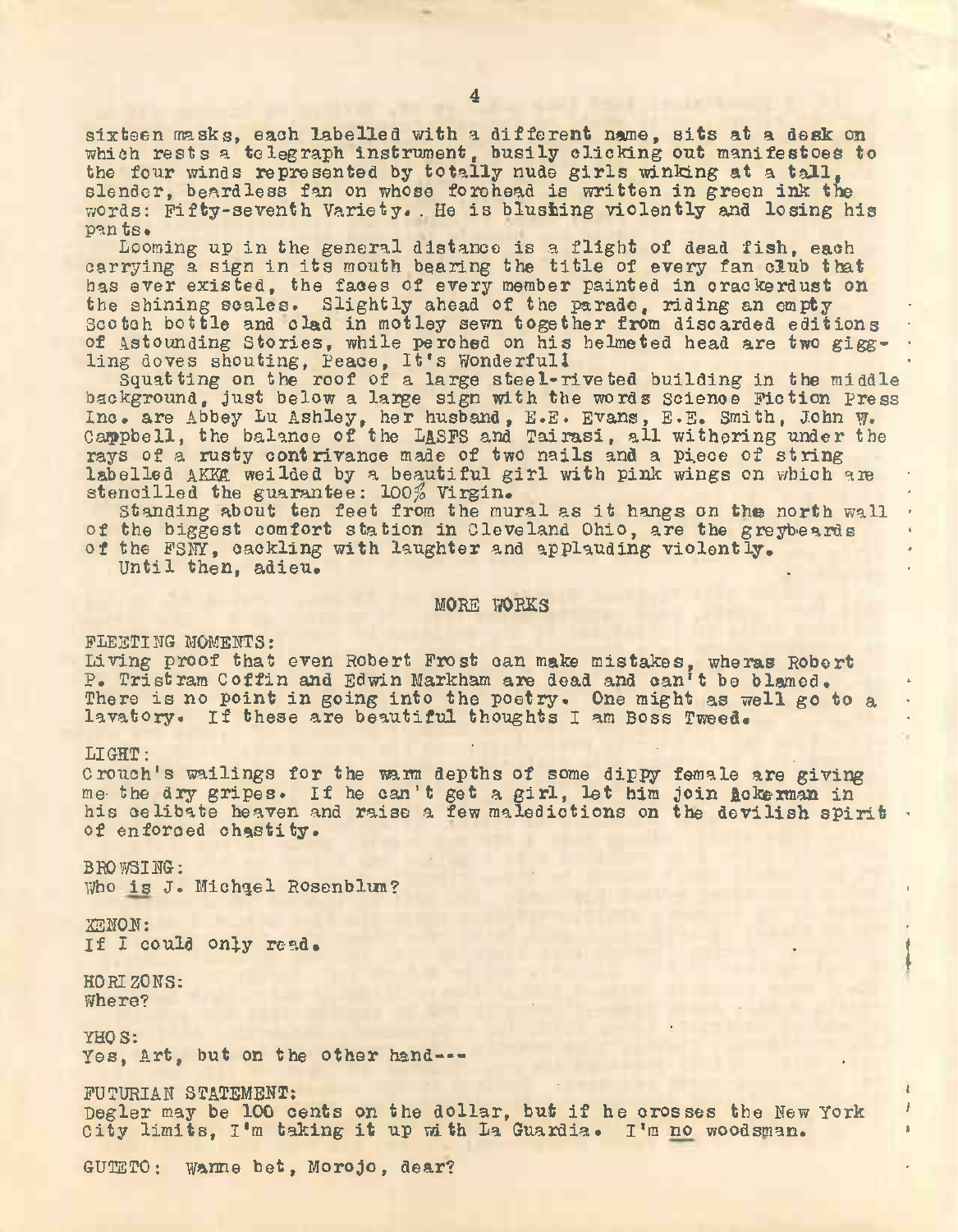s in the second contract of the second contract of the second contract of the second contract of the second contract of the second contract of the second contract of the second contract of the second contract of the second i THE FAPA FAN: Well, Wollheim has to die someday. AGENBITE OF INWIT: I always said that man Lowndes would go hang, SARDONY X: Notice the bland schmaltz in his opinions on the members---ooinoident with his announcement for candidacy in the elections. Ha, Chauvanet, deaucedly clevert Damme, sir, had I your fine city ways, I'd go far--far away, PHANNY: ? BLITHERINGS: Likes to call his shots, evidently. i MATTERS OF OPINION: Slice it thick or thin, it's still Speer and we known what that means. don't we Jackie? SAPPHO: How's that again? SUSTAINING PROGRAM: I protest violently at this measly worm's anti-demooratio racialism. The effluvium is the breath from a corpse. But we all read Hearst just for the funnies, don't we, kiddies? THE NEUCLEUS: 1990 STATE SERVICE SERVICE SERVICE SERVICE SERVICE SERVICE SERVICE SERVICE SERVICE SERVICE SERVICE THE NEUCLEUS:<br>Dead Trudy: Why the hell don't you strangle? THE FANTASY AMATEUR: This was better back in the days when fen were men and feuded. BEYOND: Check. FAN TODS: High-power. Oh, high-power. Shake hands with Widner, Norm, MILTY'<sup>S</sup> MAG: \* The day Rothman takes a firm stand on anything progressive, or stops ?<br>letting our garden-snake fascists puke all over him, I'll will him my ? letting our gardon-snake fascists puke all over him, I'll will him my false teeth. So help me, Koenig. FAN DANGO: Sian Shack (center?) is a subject on which I may speak with total authority, having been resident in quite a few. Conclusions: They're practical, but don't expect 'em to last. Into each house some little pig will come. Presently you'll run out. In my day is was either Wilson who apparently was raised in an outhouse or Hahn who can put a curse on a house from the word go. The Ivory Tower was the first and only large scale attempt of fen to live communally. Financially the project was a success. Pooling resources simply means reducing living expenses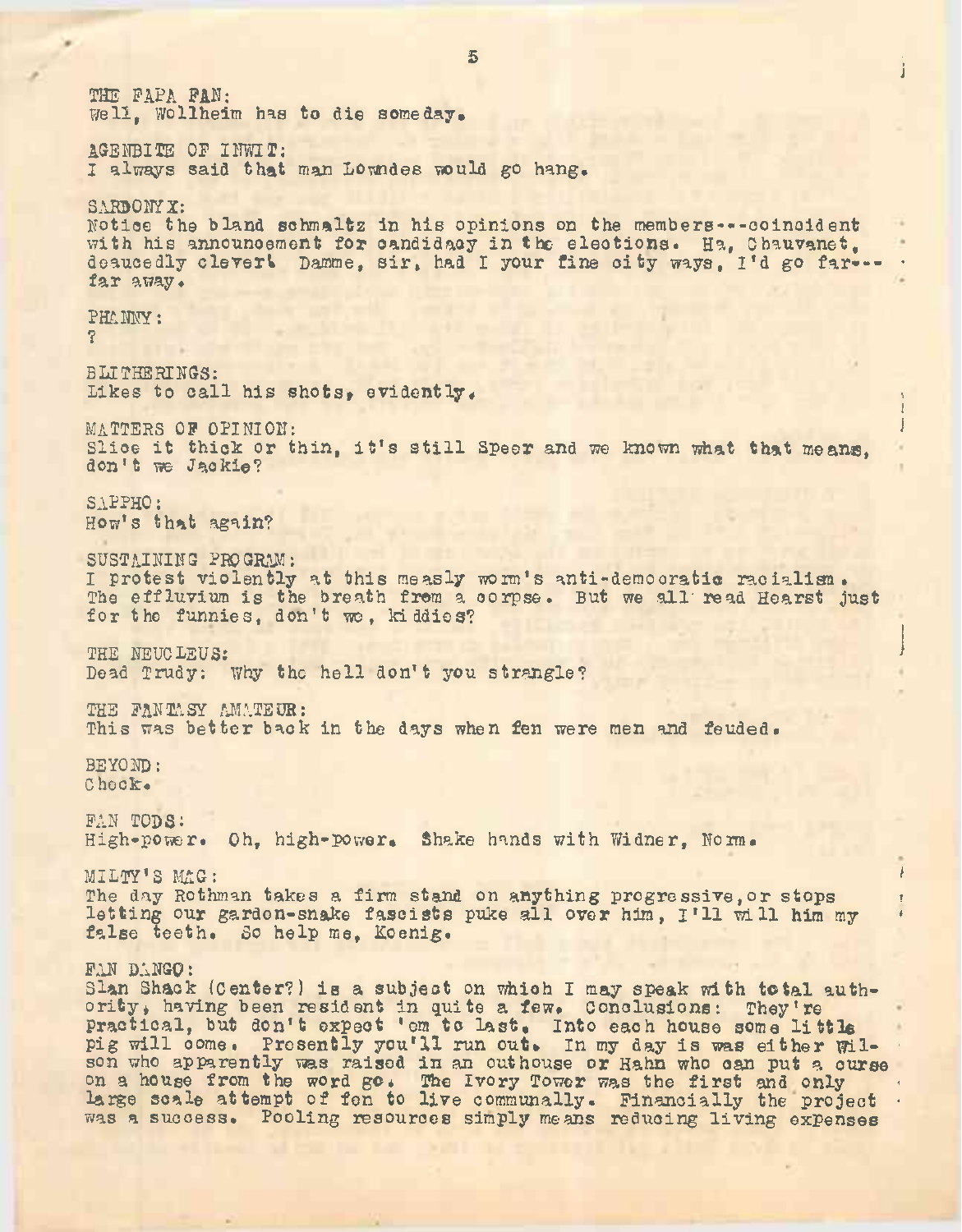all around. Incontrovertible as long as you have <sup>a</sup> treasurer with <sup>a</sup> soul of white and a heart like a banker's. Temperment has little meaning. The Ivory Tower, which housed such dynamic powerpacks as Wellheim, Lowndes, Pohl, myself, Kornbluth, Gillespie, et al, never exploded, though the foundations creaked a little now and then. Of course <sup>a</sup> bunch of bourgeois babbits can wreck anything. The first consideration when entering an Old Sian'<sup>s</sup> Home is to junk hypocrisy--- throw it out the window. Anything goes---quietly. Bar the Ackermans, the Morojos the other stiff-necked goese, the 'shley's and such homilies, the Moskowitzian ignoramuses and the Pogo-Hornig adolescences---and the first step toward haimony and success is taken. For the rest, plain decency tolerance and universality of interests will suffice. It is possible to play poker and discuss intellectually. But you can't mix intellect or intellectuals with Main Street and the Great American Mom, calico, dear old dad, the Republican Party, small talk, bourgeois peoksniffeiy and the dull living habits of a large majority of our population.

 $EN$   $G$   $R$  $B$  : You said it, kid. And I've got a pretty big shillaley, too.

#### FANTA STIG ONGLOMERATION:

Poor Ackerman. Sex-mad and can't get a woman. Bit it breaks out like boils---or letters from Los Angeles---don't it, Forry? Ah, but Kornbluth gave us an earful on the LASFS crowd (no offense to the Knanves). • My congratulations to the last named group for heaving the tripe overboard. But you didn't finish the job, boys. There is a certain quick snip with a mimeograph allowed any reputable physician. As for VOM and ship with a mimeograph allowed any reputable physician. As for We<br>its vomit, its would-be sexuality, the time has come to shred this stage settings for Ackerman public disrobings. What a laugh! Put these slave ring adolescents in a room with some really hot wench and watch their smoke--- blown away.

THE PHANTAGRAPHS: Nice covers, ain't they?

TALES OF THE EVANS: Nice guy, Evans.

WALT'S RAMBLINGS: Fout.

## HOW NOW, FANATICS? by R.W. Lowndes

Note: The managgement takes full responsibility for anything nasty said by Mr. Lowndes. It'<sup>s</sup> <sup>a</sup> pleasure.

You may have heard this definition of the fanatic: one who redoubles his efforts after having forgotten his aim. I speak to the revivors of the NFWP.

Time was when there existed a thing called science fiction. It was a fine was when there existed a thing oxide is stormed the heavens, and the depths under the earth, sought out the secrets of man and his mortality · and tried to look forward to greater tomorrows. And in that time there arose a large group of persons who said to themselves, and to all who would listen: let's get together on this; let us unite insofar as we can.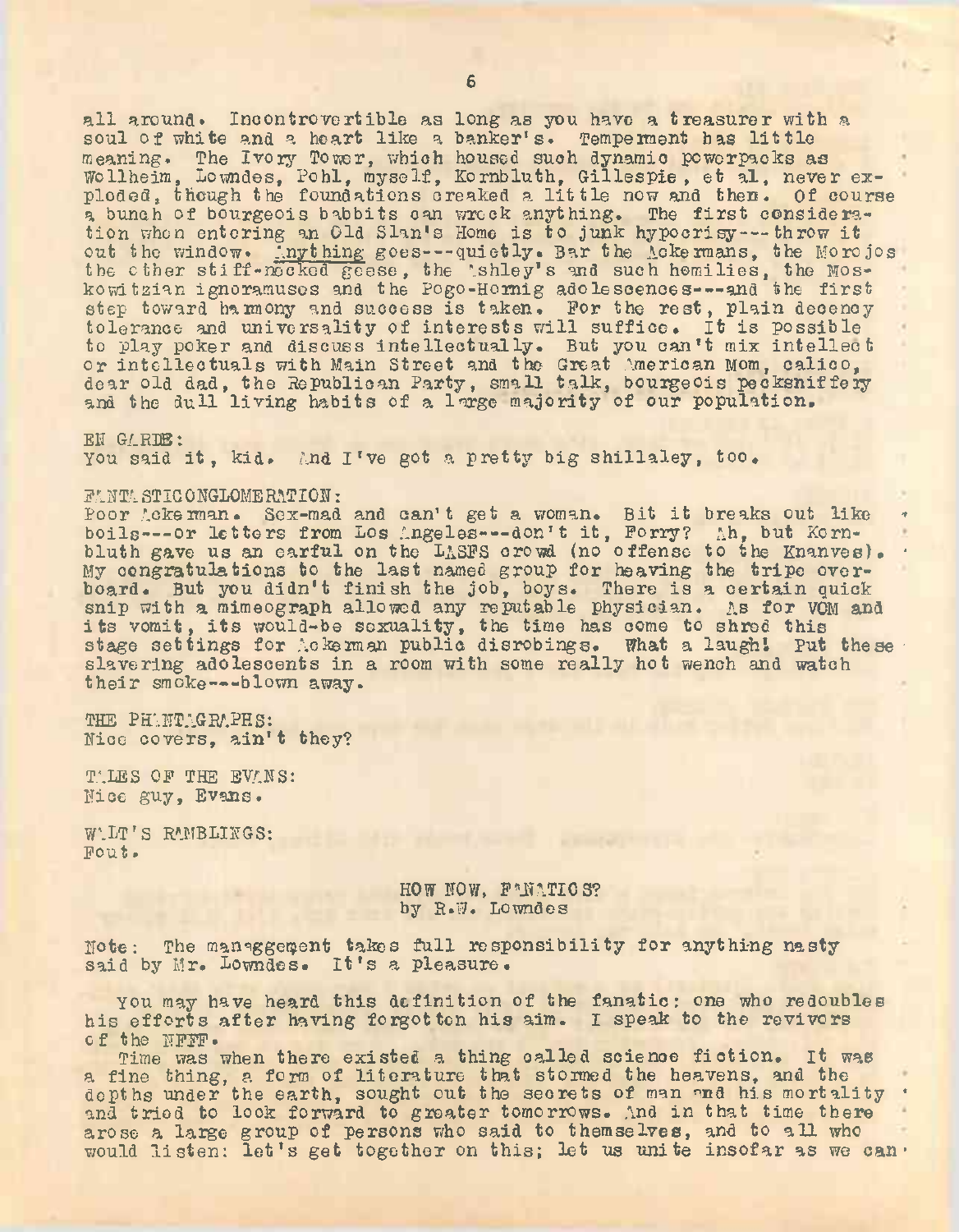and work and drcam together.

But that was in the olden days when soienoe fiction was still being written and published. We called the group fandom and despite the clash. of personalities and ideas and aims---indeed, because of it---fandom, in those days was a brave and expanding thing. So long as there was fortile soil wherin to sink our roots---a continuous production of tales which kept faith with the science fiction tradition, expanging, looking forward, presenting new concepts based on scientific discovery and the possibilities of great human societies based theron---fandom grew and the several organizations had meaning.

What now, brethren --- now that science fiction has long since departed to give way to thrillers based on psuedo-science, Partly, but mostly upon the plot genie? What now, when more and more of those who remember. what science fiction really was have departed---either into the nation's. service, or, through severance with that stage of their lives?

The NFFF, to exist, needs and ever-expanding membership, needs new fans.

But the new fans are the product of the current decadence, either unable to procure real science fiction, due to the scarcity of copies of the elder writings or sheer lack of interest in the true lore. How can ye hope to find youngsters of today who can possibly develop into the tradition ye seek to perpetuate?

The answer is simple: you can't!

The NFFF is Don Quixote, pathetically seeking the realities of an obsolete order. Only a time machine could enable the NFFF to achieve its aim. And the NFFF has forgotten it aim; tilting at. windmills, cry- \* ing outworn slogans to the winds, evolving ever more grandiose plans, it shrills in the wilderness, unaware that none can understand save <sup>a</sup> pitiful few who remember.

I Pity you, fanatics, but I will not join you. I remember and I shall' keep faith with the tradition. And perhaps the day will come, in the postwar world, when science fiction---the stf. gone these many years--will come again.

When that day comes, then may those within the tradition bestir themselves and tell the neophytes, not only of that which was, but that which is, and may again be.

Until that day, adieu, fanatics.

Anybody got a time machine?

NOCTURNE FOR DOROTHY (1942) RWL.owndes

i

No more the lamplight-lighted, smokestrewn, the midnight-mantled, Or wine-enwafted image of your eyes Intruding welcomely: I see the smile of you When 4-inch headlines tell that Stalingrad Holds firm, holds firm, and through th^s darkest night The scarlet banners fly before the dawn; I hear your voice When all the cries for sudden, swift attack Surge forth upon the Tory-laden air To shake the jerry-built, enscoundreled palaces And rock the roost »f fools. Amidst the dimmed-out streets vou stride with me, I see a prevue of the world set free.